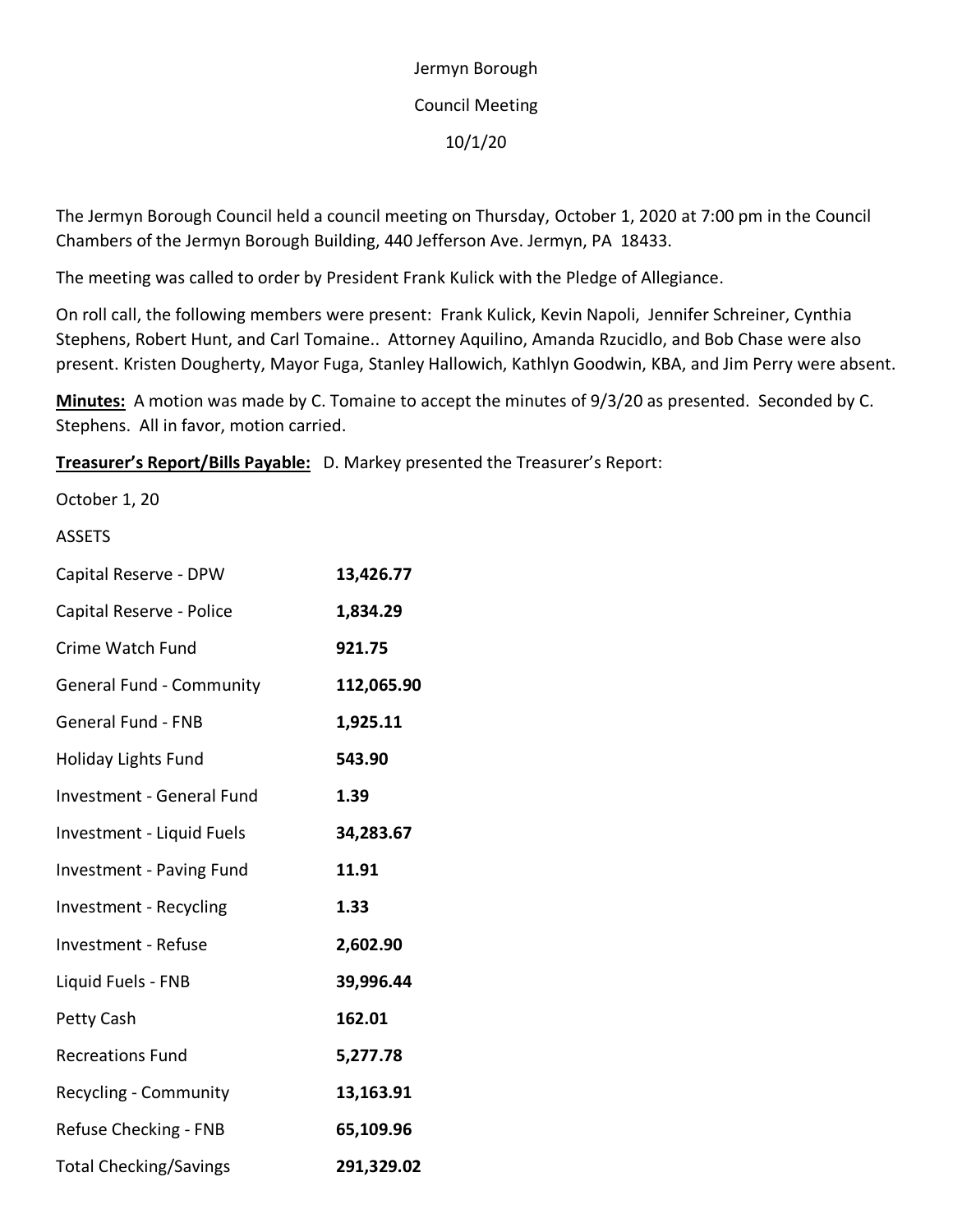## LIABILITIES & EQUITY

| <b>Current Liabilities</b>                   |           |
|----------------------------------------------|-----------|
| <b>Accounts Payable</b>                      | 17,284.74 |
| <b>Other Current Liabilities</b>             |           |
| 210.00 · Withholding - Federal Income Tx     | 4,712.20  |
| $211.00 \cdot$ Withholding - Social Security | 5,785.15  |
| $212.00 \cdot \text{Withouting - Local Tax}$ | 583.50    |
| $213.00 \cdot \text{Withouting - Medicine}$  | 1,353.00  |
| $217.00 \cdot \text{Withouting - State Tax}$ | 1,432.28  |
| 221.00 · Withholding - PA Unemployment       | 153.75    |
| <b>Total Other Current Liabilities</b>       | 14,019.88 |
| <b>Total Liabilities</b>                     | 31,304.62 |

A motion was made by K. Napoli to accept the treasurer's report and pay the bills as presented. Seconded by C. Tomaine. All members in favor, motion carried.

**Correspondence:** F. Kulick read a letter from Attorney John Lawler from Mayfield Borough regarding R&L Carriers, citing concerns regarding the new facility. He stated Attorney Aquilino sent a reply, which Attorney Aquilino read aloud.

**Public Comment:** Janice Joyce, President, Mayfield Borough Council spoke to further voice Mayfield's concerns regarding R&L Carriers, stating Rt 107 begins in Mayfield before it comes to Jermyn. Mayfield is worried about 24 hour truck traffic, and concerned about trucks going up the hill. If you get stuck behind a truck, you'll be driving very slow. She is aware we didn't require the traffic study, probably because the facility is on Bonnie Drive, but wanted to know if we used the study from the Casey Highway to make decisions regarding the traffic? F. Kulick stated that's a question for the engineer, and typically, the trucks pick up freight, bring them into the facility, which is staged for other trucks later. D. Markey stated he spoke with KBA and also had a meeting with R&L Carriers earlier today. D. Markey stated that according to KBA, if PENNDOT requires a traffic study, they're over the borough's head, and the borough cannot stop it, but the onus would be on R&L Carriers to complete it. Mrs. Joyce asked if that would be before or after the facility was put up? D. Markey stated that would be afterwards, but the Casey Highway, as well as the exits, was designed for industrial truck traffic in mind. D. Markey stated he can send the R&L Carriers info over to Mayfield Borough so Mayfield can speak with the directly if they have any further questions. D. Markey also addressed the 24 hour truck traffic, stating that most of the traffic would be during the daytime, and there wouldn't be much truck traffic overnight, even though the facility is open 24 hours per day. Mrs. Joyce asked if they've given that in writing? D. Markey stated no. Mrs. Joyce asked if that could be found out. D. Markey stated he will provide R&L's information to Mayfield Borough. Mrs. Joyce stated she's concerned with the 24 hours and the impact of the road. F. Kulick stated there have been many meetings and hearings prior to now. Mrs. Joyce stated she just found out about it with the recent article in the paper. F. Kulick stated all the meetings are duly advertised.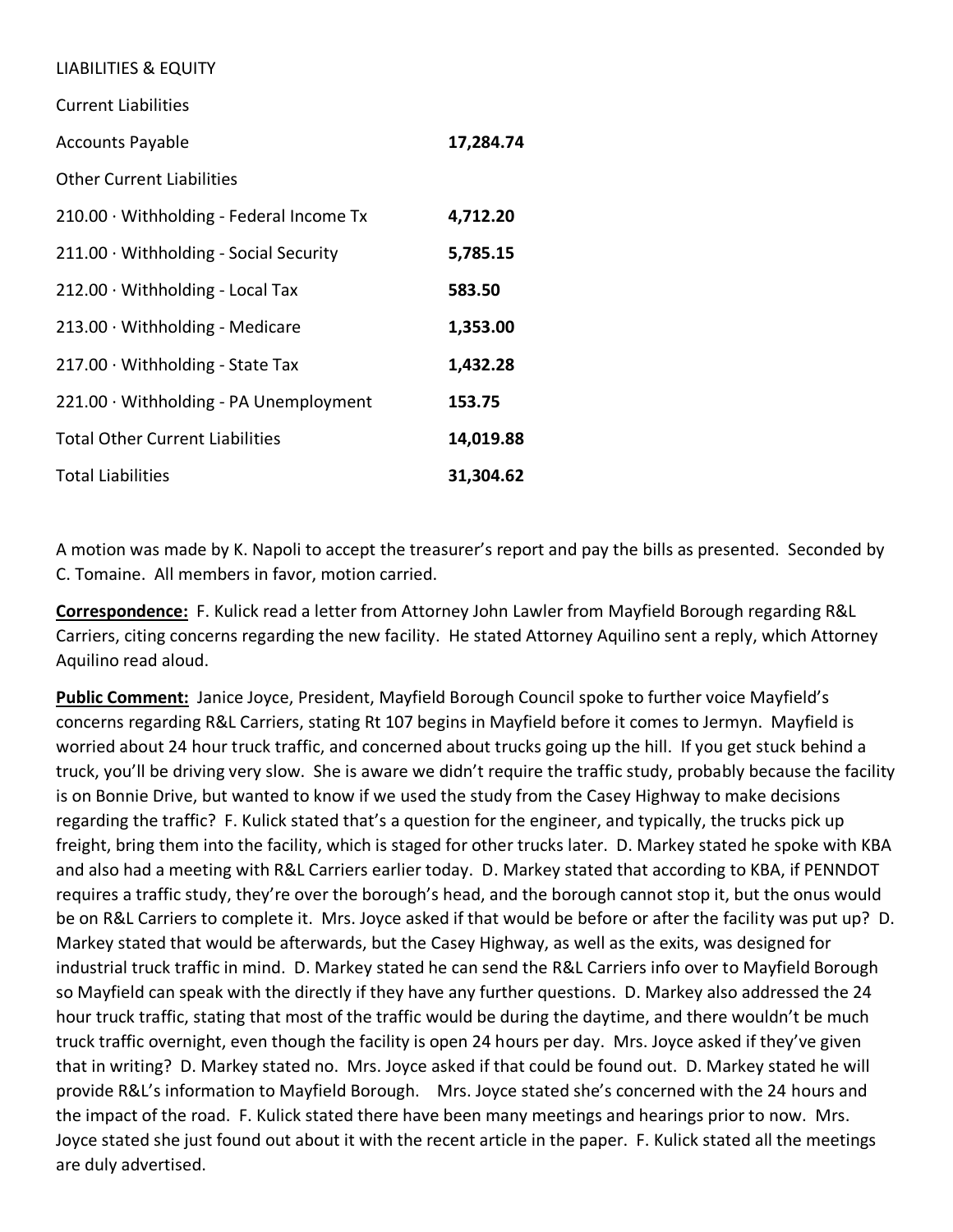## **Jermyn Climate Action Plan:**

D. Markey stated he has been working with Dr. Marleen Troy of Wilkes University, along with students Dylan O'Connor and Ian Barchock, who completed a greenhouse gas inventory of Jermyn and the team assembled a climate action plan. Dr. Troy stated the PA DEP put together a climate action cohort, who paired universities and municipalities. She handed it over to Dylan and Ian, who presented the proposed Climate Action Plan for Jermyn. (\*\***RESERVED FOR WEB LINK OF CLIMATE ACTION PLAN STUDY**\*\*)

C. Tomaine stated he does not want to vote on the Resolution this evening. He stated there's only one study, and wanted to put this on hold so he could do his own research. D. Markey stated the LRBSA and the Lackawanna County Planning Commission did not have data, and the Wilkes University students put together other data. C. Tomaine stated no community outreach has been done, and we were blindsided with a presentation, so he thinks we should put it on hold. Carrie Chase asked if the manufacturing plant on Delaware St. was taken into account? She had the EPA out here, and there's a bunch of people who have cancer around the block, and the plant is not supposed to have their windows open. C. Tomaine stated that's a different topic and another discussion. B. Chase stated Jermyn doesn't provide subsidies for things. D. Markey stated Jermyn would facilitate state grant programs. Dr. Troy stated this program was adopted statewide and the guidelines from the state were used. C. Tomaine stated he's sure they did, but it's a lot of information that was just dropped on them that they have to look further into. J. Schreiner stated we can put it off until next meeting while council reviews the plan. D. Markey stated this is something that the community would strive to attain, but there is no penalty for not attaining it. This is more of a roadmap, and by making smart decisions about energy, we can cut costs and use taxpayer dollars in other areas. F. Kulick advised all council members to review the climate action plan prior to the 10/15/20 meeting. D. Markey thanked Dr. Troy, Mr. Barchock, and Mr. O'Connor for all their work putting this together.

**Garfield St. Stop Sign:** K. Napoli stated he discussed with the Mayor, and there's no issue putting a stop sign on Garfield Ave at the second intersection of Raymond Dr. from Bacon St. K. Napoli made a motion for the solicitor to draw an ordinance to place a stop sign at the second intersection of Raymond Dr. and Garfield Ave. from Bacon St. F. Kulick asked if we can get the speed limit sign back up? D. Markey stated DPW cannot get the bucket truck out yet until paving is finished, but the sign will be put back shortly.

**Halloween:** F. Kulick stated for everyone to be smart on Halloween, and doesn't think we should have Trunk or Treat. D. Markey stated C. Stephens had an idea for police vehicles, etc. to throw out candy to kids at their own houses, almost like a parade, but driving around town. It was decided to have it on Sunday, October 25<sup>th</sup> at about 2pm.

**Rental Application Permits:** F. Kulick stated he wants to table this until next meeting. B. Chase stated he heard a rumor that the permit expense was going up. F. Kulick stated that wasn't in the plans. D. Markey stated he is probably going to begin sending them out earlier than December 1<sup>st</sup> to give people more time to complete.

**New Business:** D. Markey stated that we've wanted to update the website, but the funds weren't available, but through the CARES act, we may be able to get the funding paid through the federal government. D. Markey submitted the proposal, which includes the ability to complete, submit, and pay for permits online, which mitigates the risk of the spread of COVID-19, which makes it eligible for CARES act funding.

B. Chase asked if the Zoning Hearing Board seats were filled? D. Markey stated yes, but we're still seeking alternate members to fill in when a regular member cannot show. C. Tomaine asked what the requirements are? B. Chase stated you have to be a resident of Jermyn.